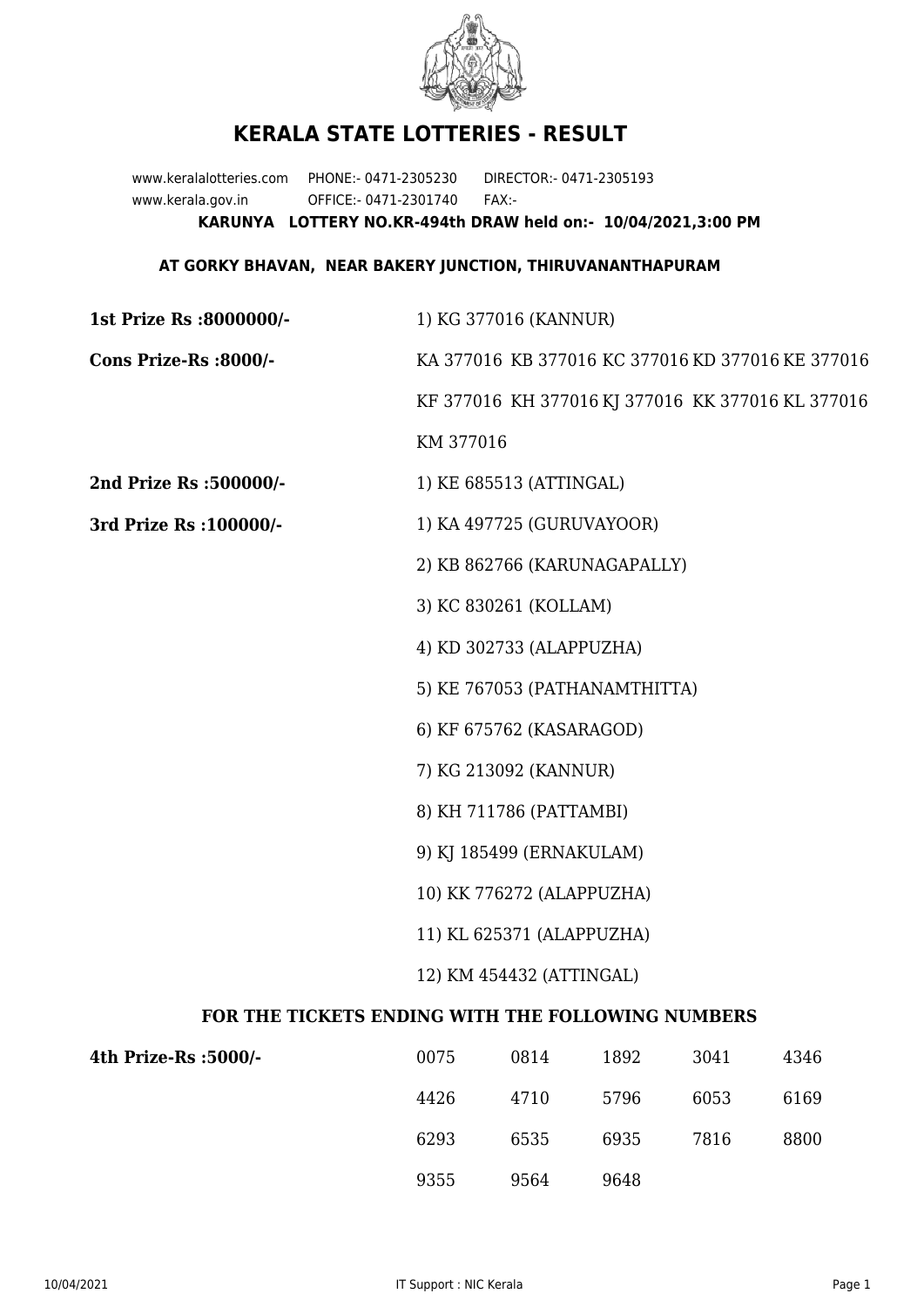| 5th Prize-Rs : 2000/- | 0752 | 1555 | 2975 | 3191 | 3356 |
|-----------------------|------|------|------|------|------|
|                       | 4055 | 4700 | 5088 | 6420 | 6745 |
| 6th Prize-Rs : 1000/- | 0016 | 0901 | 0968 | 1444 | 2508 |
|                       | 3126 | 4101 | 5970 | 6023 | 6134 |
|                       | 6465 | 8478 | 8486 | 9654 |      |
| 7th Prize-Rs : 500/-  | 0278 | 0354 | 0415 | 0492 | 0608 |
|                       | 0693 | 0837 | 1285 | 1363 | 1632 |
|                       | 1774 | 1900 | 1924 | 1990 | 2126 |
|                       | 2296 | 2415 | 2560 | 2570 | 2573 |
|                       | 2630 | 2673 | 2725 | 2778 | 2886 |
|                       | 3108 | 3133 | 3269 | 3373 | 3410 |
|                       | 3458 | 3499 | 3551 | 3594 | 3620 |
|                       | 4067 | 4090 | 4158 | 4539 | 4556 |
|                       | 4732 | 5028 | 5128 | 5129 | 5186 |
|                       | 5435 | 5493 | 5693 | 5835 | 5929 |
|                       | 6157 | 6160 | 6213 | 6260 | 6564 |
|                       | 6770 | 6966 | 7013 | 7068 | 7085 |
|                       | 7415 | 7427 | 7608 | 7667 | 7713 |
|                       | 7736 | 7819 | 7864 | 8099 | 8266 |
|                       | 8302 | 8853 | 9074 | 9143 | 9181 |
|                       | 9478 | 9585 | 9639 | 9812 | 9966 |
| 8th Prize-Rs : 100/-  | 0107 | 0335 | 0343 | 0344 | 0473 |
|                       | 0475 | 0685 | 0742 | 0947 | 0956 |
|                       | 0958 | 1005 | 1317 | 1396 | 1513 |
|                       | 1534 | 1651 | 1779 | 1795 | 1800 |
|                       | 1950 | 2002 | 2023 | 2033 | 2062 |
|                       | 2072 | 2084 | 2088 | 2094 | 2131 |
|                       | 2171 | 2281 | 2347 | 2363 | 2392 |
|                       | 2400 | 2909 | 2986 | 3148 | 3250 |